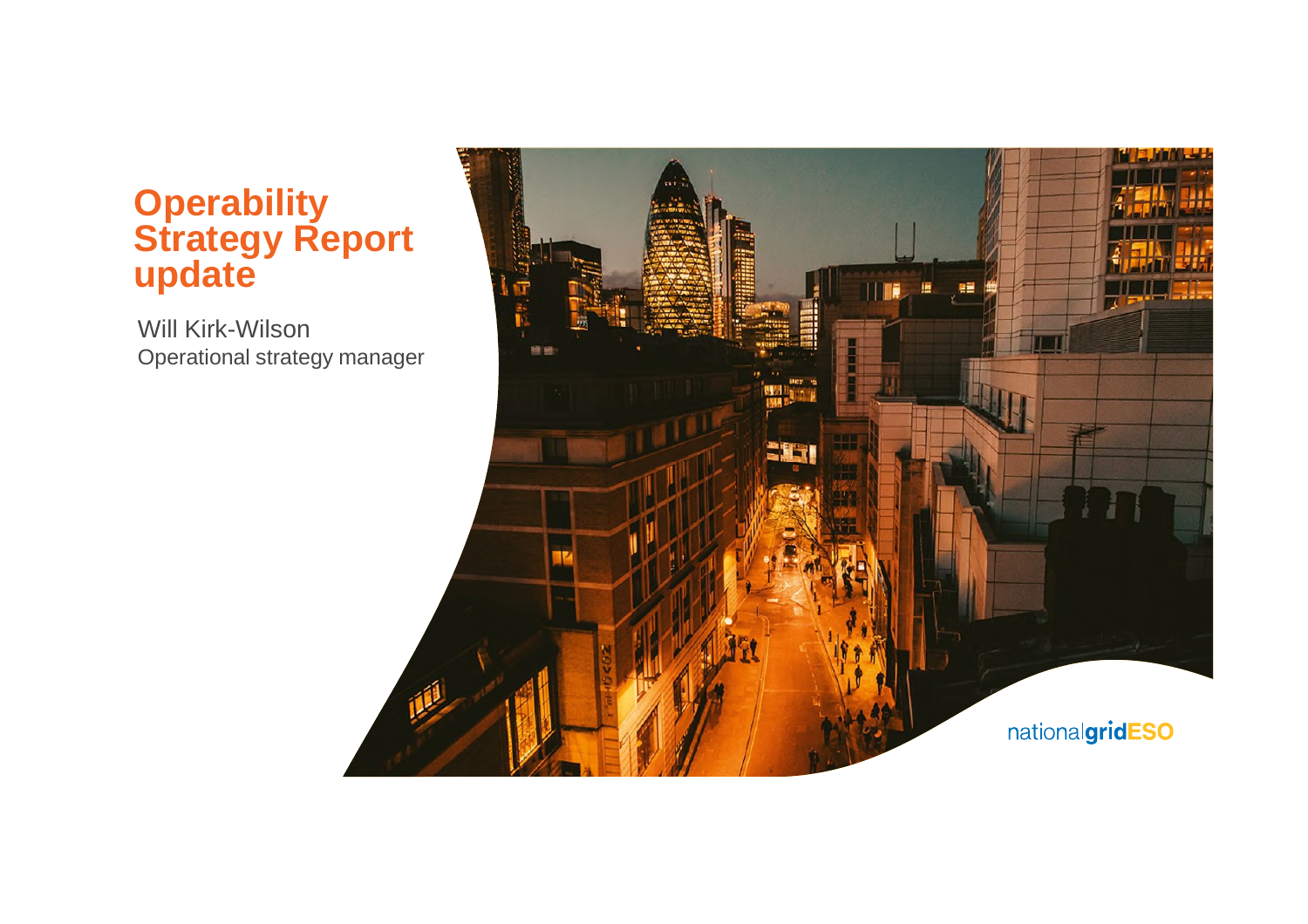# **System needs are changing**

- The system is increasingly more complex to operate due to the growth in:
	- interconnectors,
	- solar panels,
	- electricity storage,
	- · electric vehicles,
	- smart/micro grids etc.
	- And within the operability space, it all interacts…

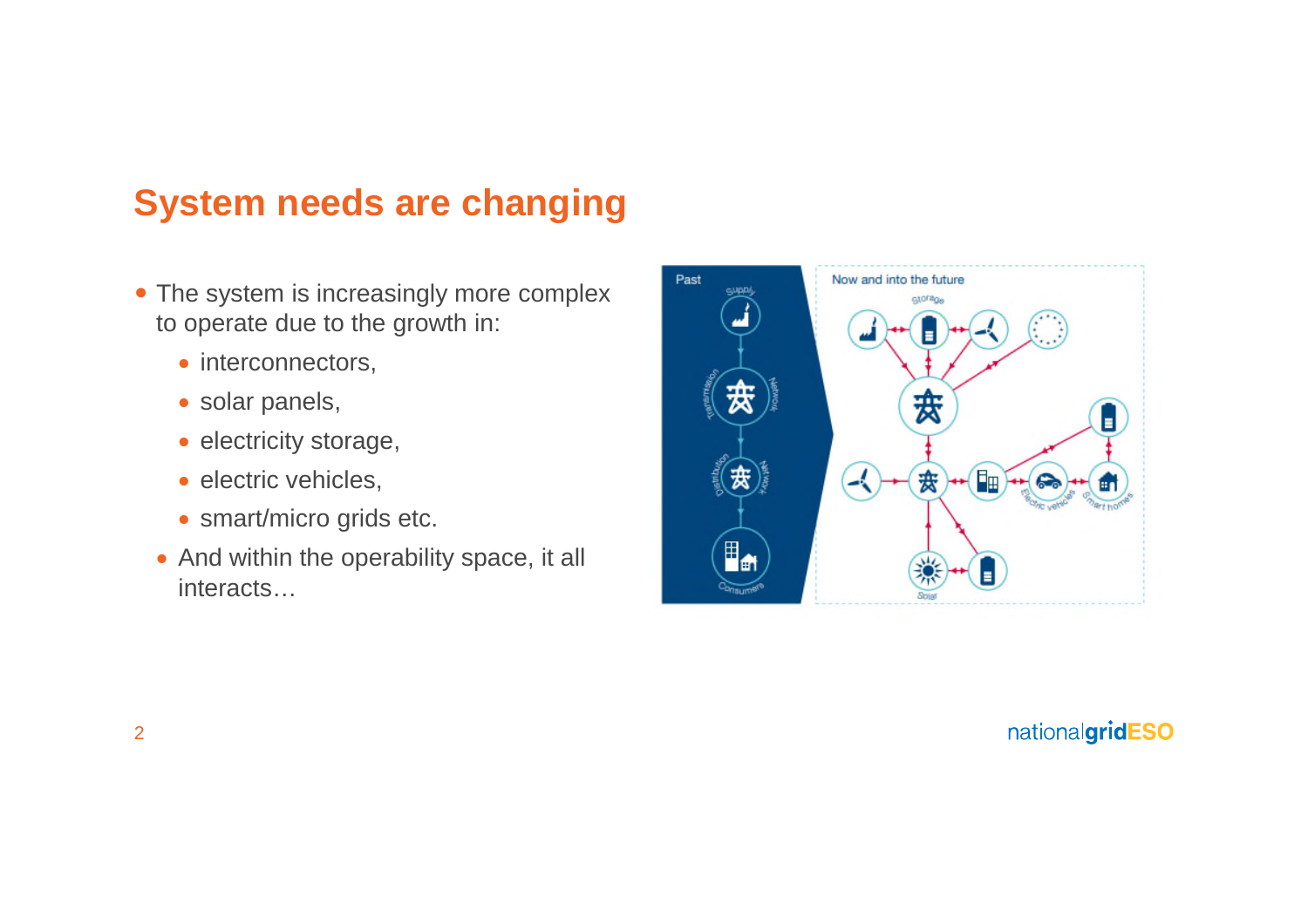## **Operability costs are increasing**

• Ancillary service needs are increasing as a result. An example is below which shows the growth of voltage/reactive utilisation by year.



- This increases anciliary service costs. For example:
	- Voltage costs are also rising with **£330m** spent over the last three years.
	- Inertia costs are increasing. 17/18 spend of **£60m**. 18/19 spend of **£150m**.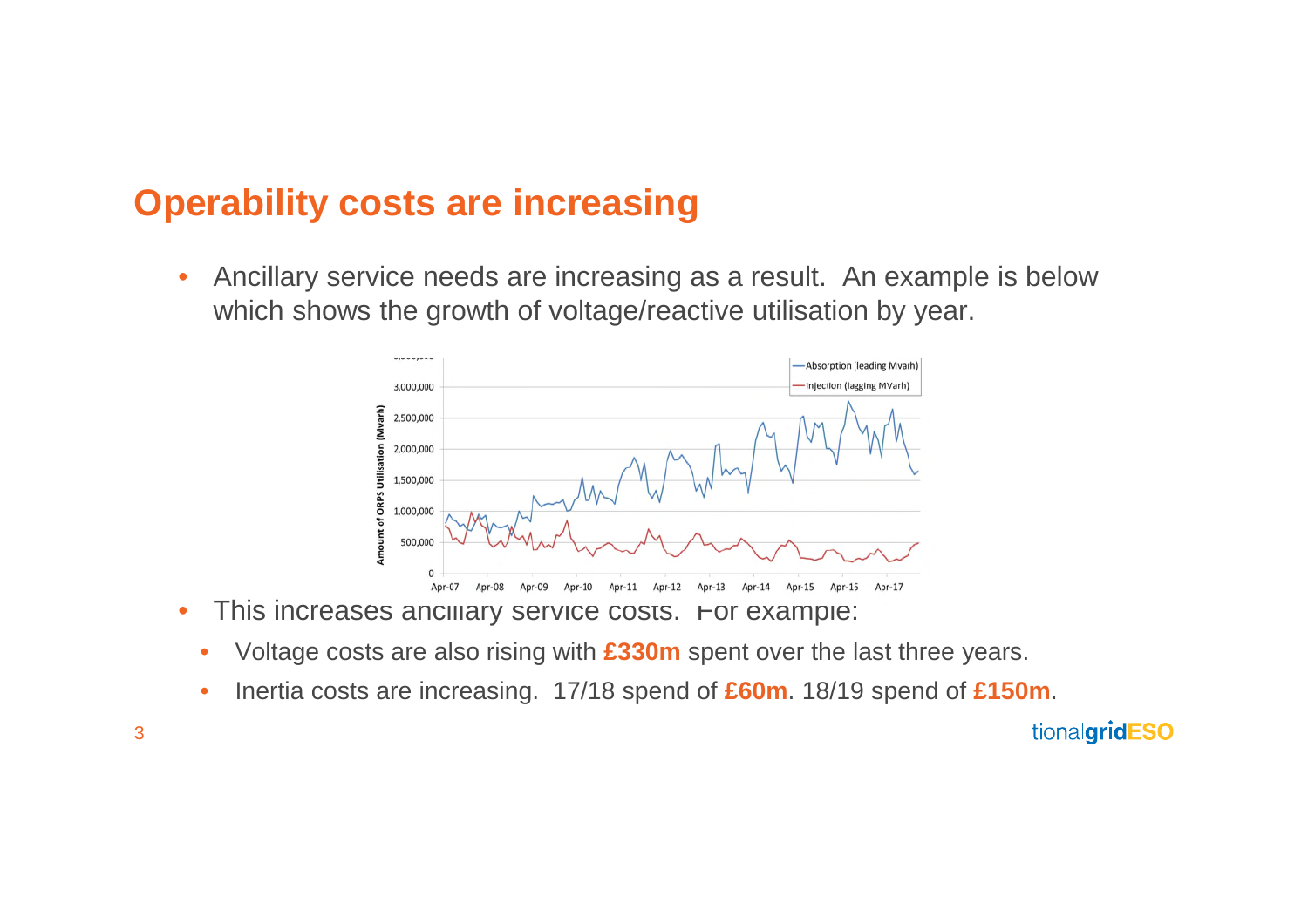# **There is lots of working going on to meet these challenges**

- We are rising to the challenge and there is lots of work going on, some of which is below.
- To pull it all together we have just published an update to our Operability Strategy Report.

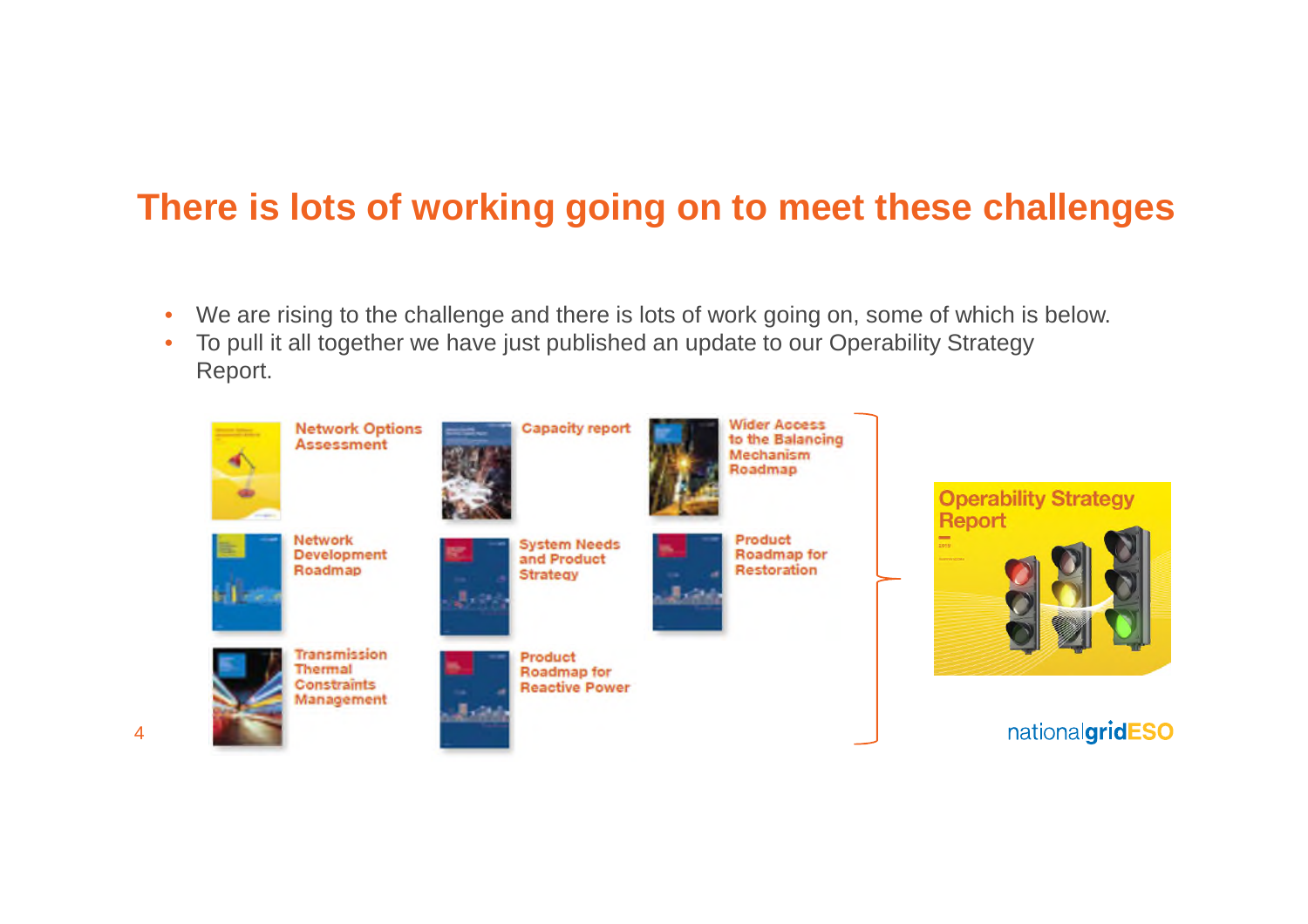# **Operability strategy report**



We have just published an update to our first **Operability Strategy Report.**

It summarises our work to meet future operability challenges and our zero carbon 2025 ambition.

It sets out:

- what we are doing,
- where to look for more information and
- how to engage.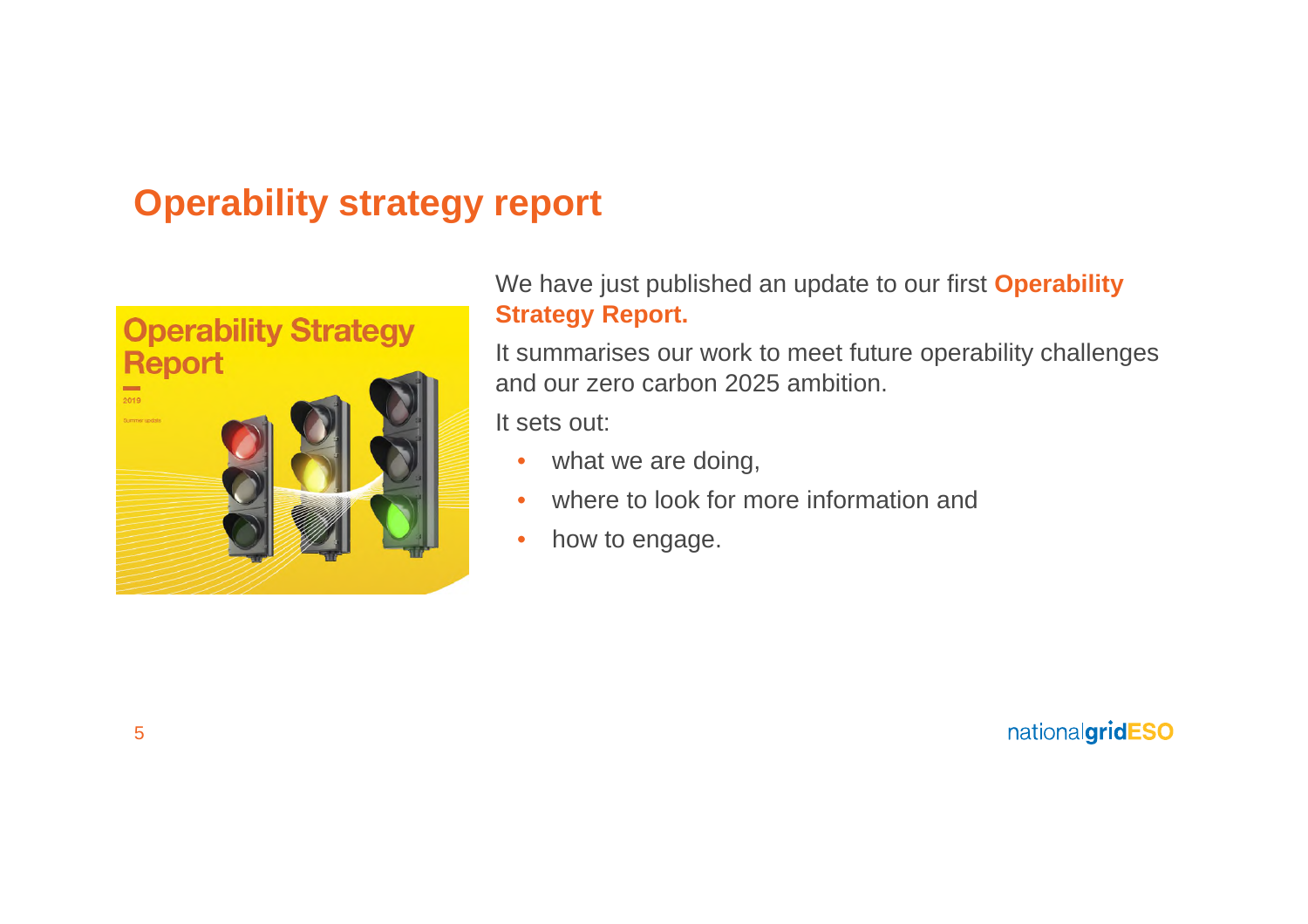# **Operability strategy report**



And it splits up the operational issues into

#### **5 key operability challenges:**

- Frequency control
- Voltage control
- Restoration
- Stability
- Thermal

We aim for it to become the first place industry looks to understand our operability work and how to get involved.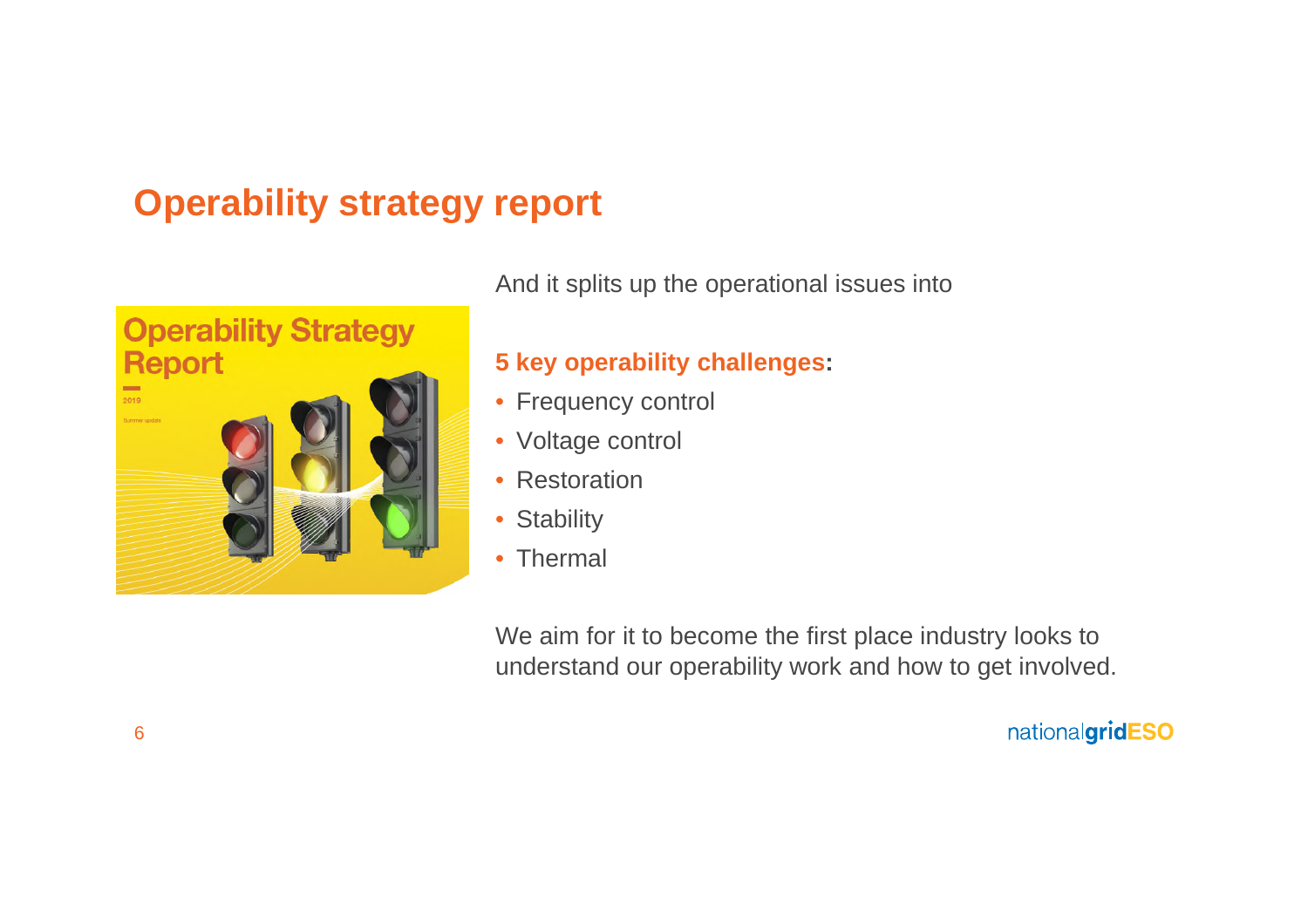# **Frequency update**

#### **Zero carbon 2025**

- We expect our response and reserve requirements to increase
- We must facilitate markets across wide range of provider types

### **Key Points**

- Auction trial phase 1 is well underway. It is procuring low frequency static response.
- Rationalisation, simplification & reform of reserve services continues
- Expanding the capabilities of 'platform for ancillary services' (PAS) to include STOR this year.

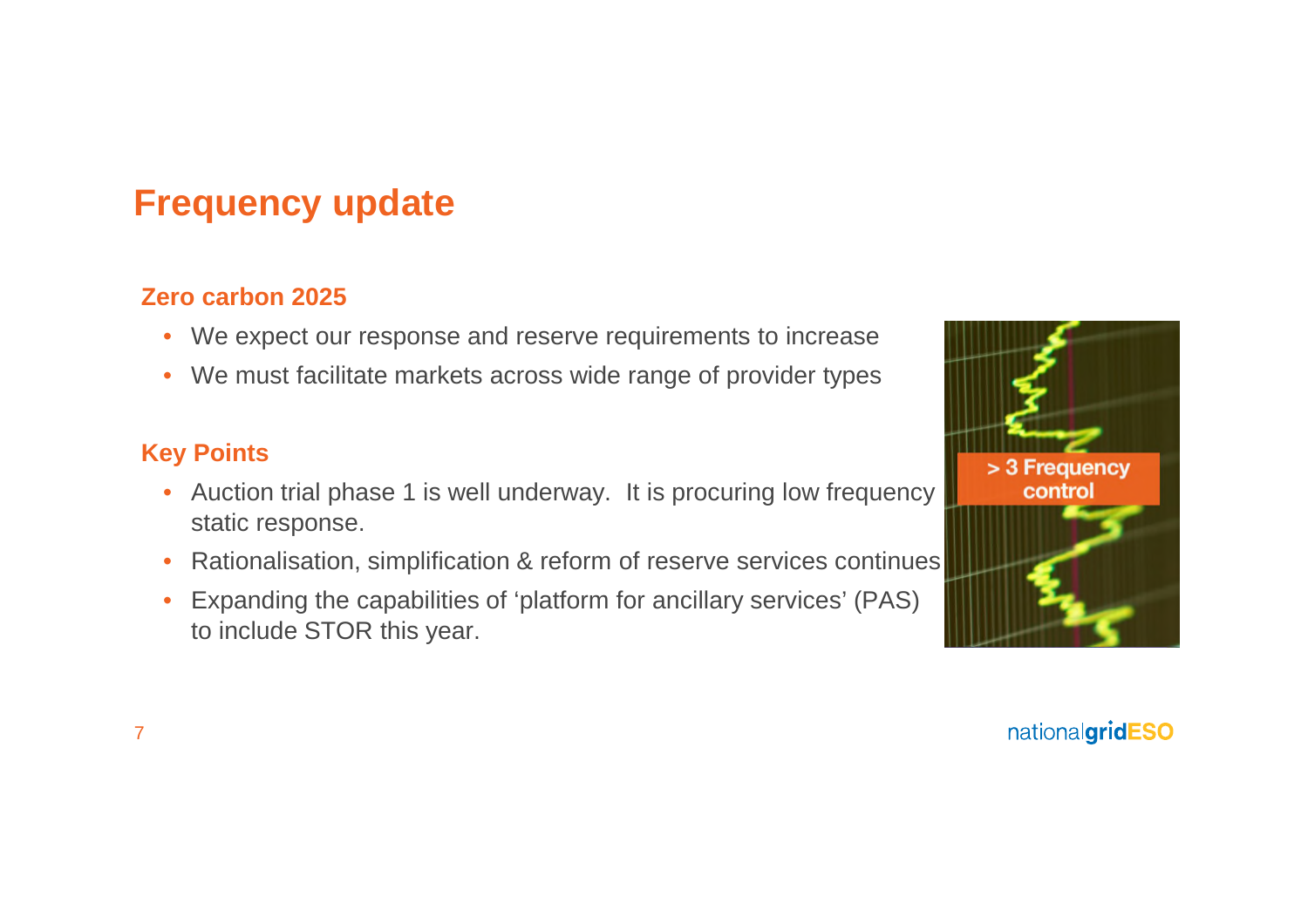# **Voltage update**

#### **Zero carbon 2025**

- We need to find new technologies to provide reactive power services
- We must facilitate new market options to encourage investment

### **Key Points**

- Sought industry views on long term (10yr) contracts in the Mersey region for reactive power provision from April 2021.
- Just published (Friday) a decision to tender from April 2020.
- Further develop and adopt an approach to incorporate Voltage within the NOA.
- Engaging with Distribution and Transmission owners on efficient
- 8 reactive power transfers.

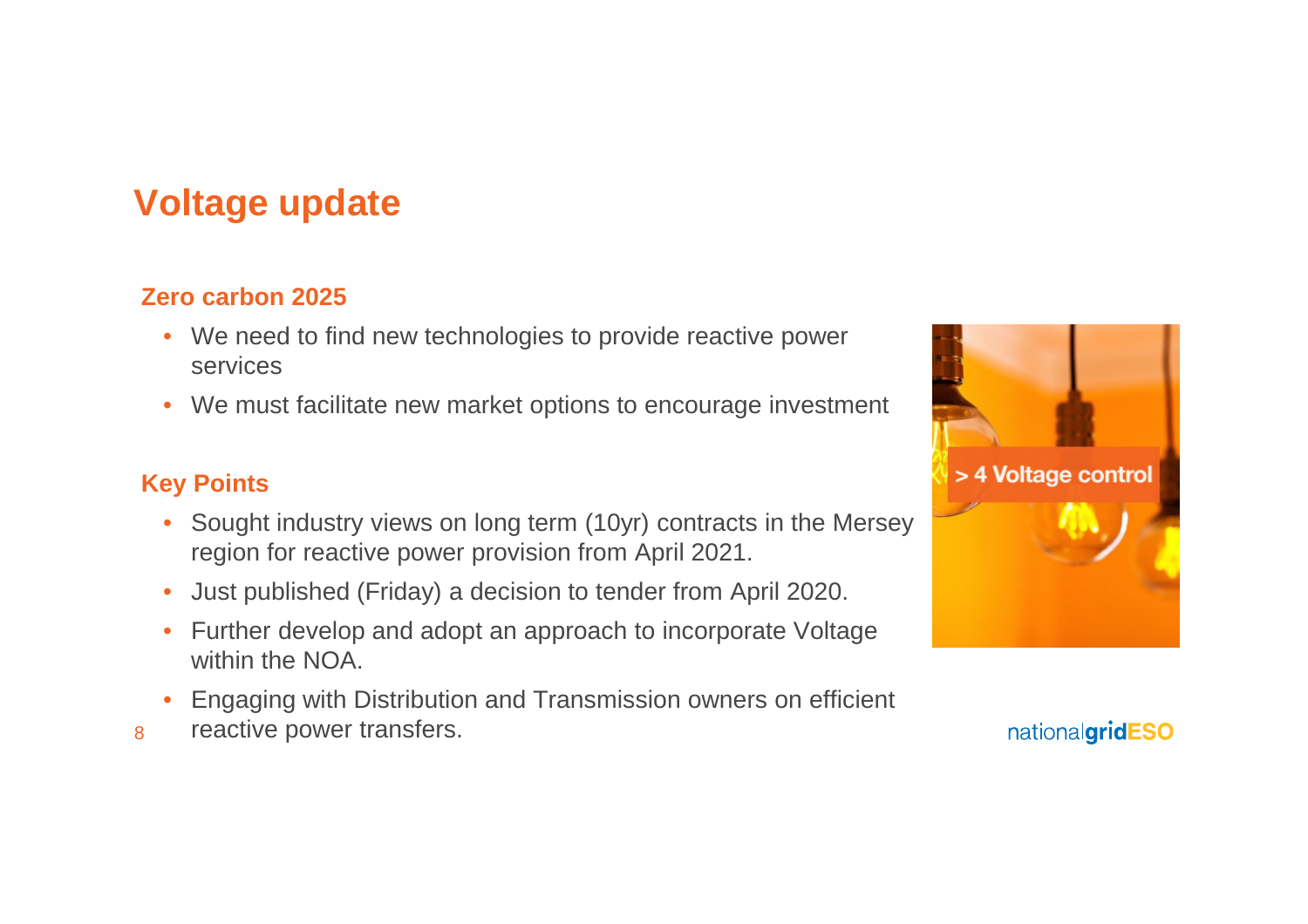## **Restoration update**

#### **Zero carbon 2025**

- We need to reduce our reliance on fossil fuel for restoration
- We have innovation projects underway to help us understand and develop alternative approaches

### **Key Points**

9

- Currently tendering in the South West and Midlands area. 31 different bidders of which 20 were chosen across 11 different tech types!
- Black Start Capabilities from Non-traditional Technologies. Project started, due to be completed in Aug 2019
- Distributed Restoration project. Project started, to be completed 2022

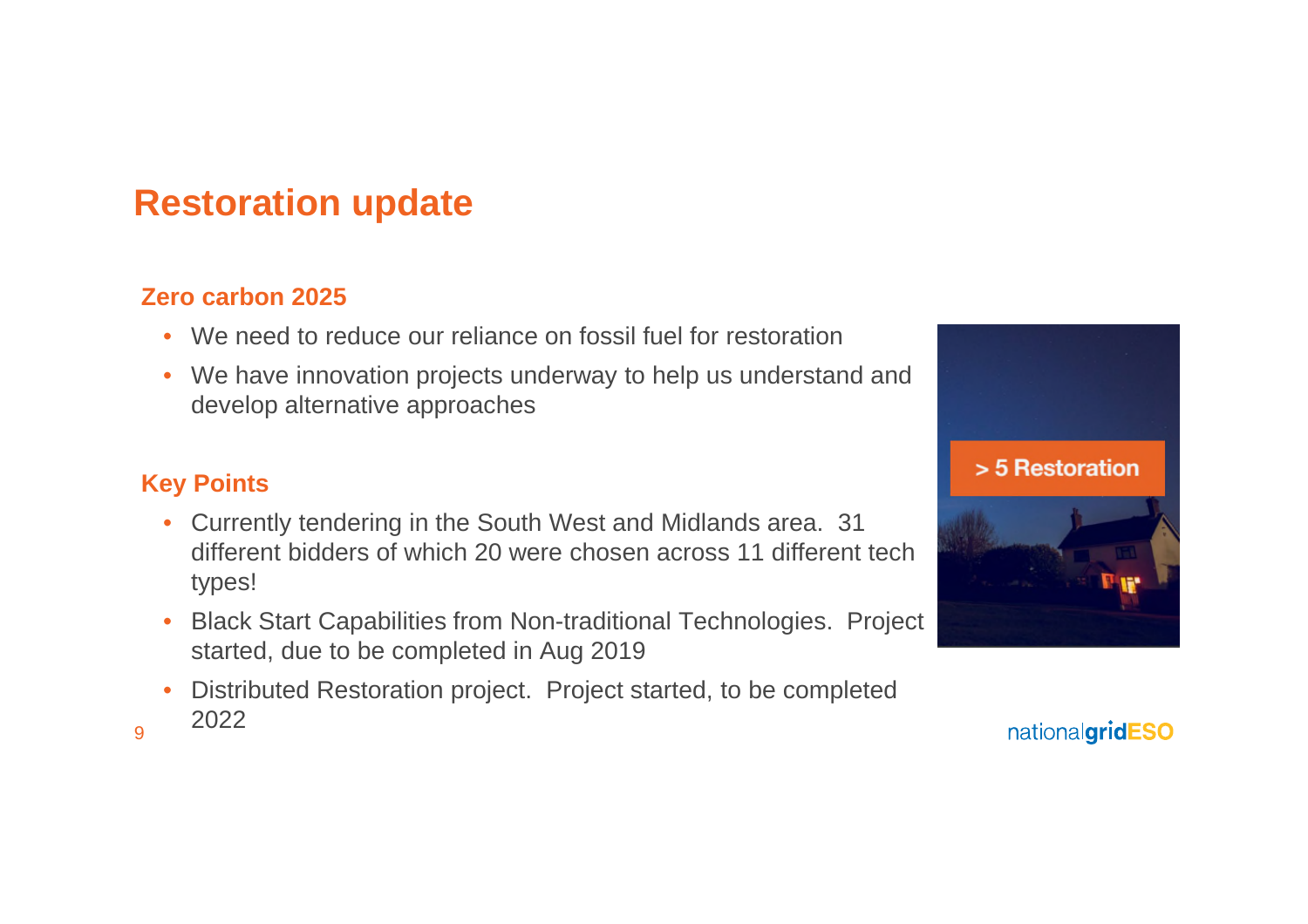# **Stability update**

#### **Zero carbon 2025**

- Without intervention, the reduction in synchronous generation running will reduce system stability
- We need to be clear on our stability requirements to enable the development of network and market solutions

### **Key Points**

- Stability pathfinder About to publish a request for information about developing stability services. First embryonic step to create an inertia market (and other services such as fault current infeed and dynamic voltage support).
- Loss of Mains protection changes ENA website is about to open for applications. Currently waiting for Ofgem approval.
- New innovation project (NIA) Demonstration looking at Virtual
- 10 Synchronous Machine control of a battery system (hyperlink)

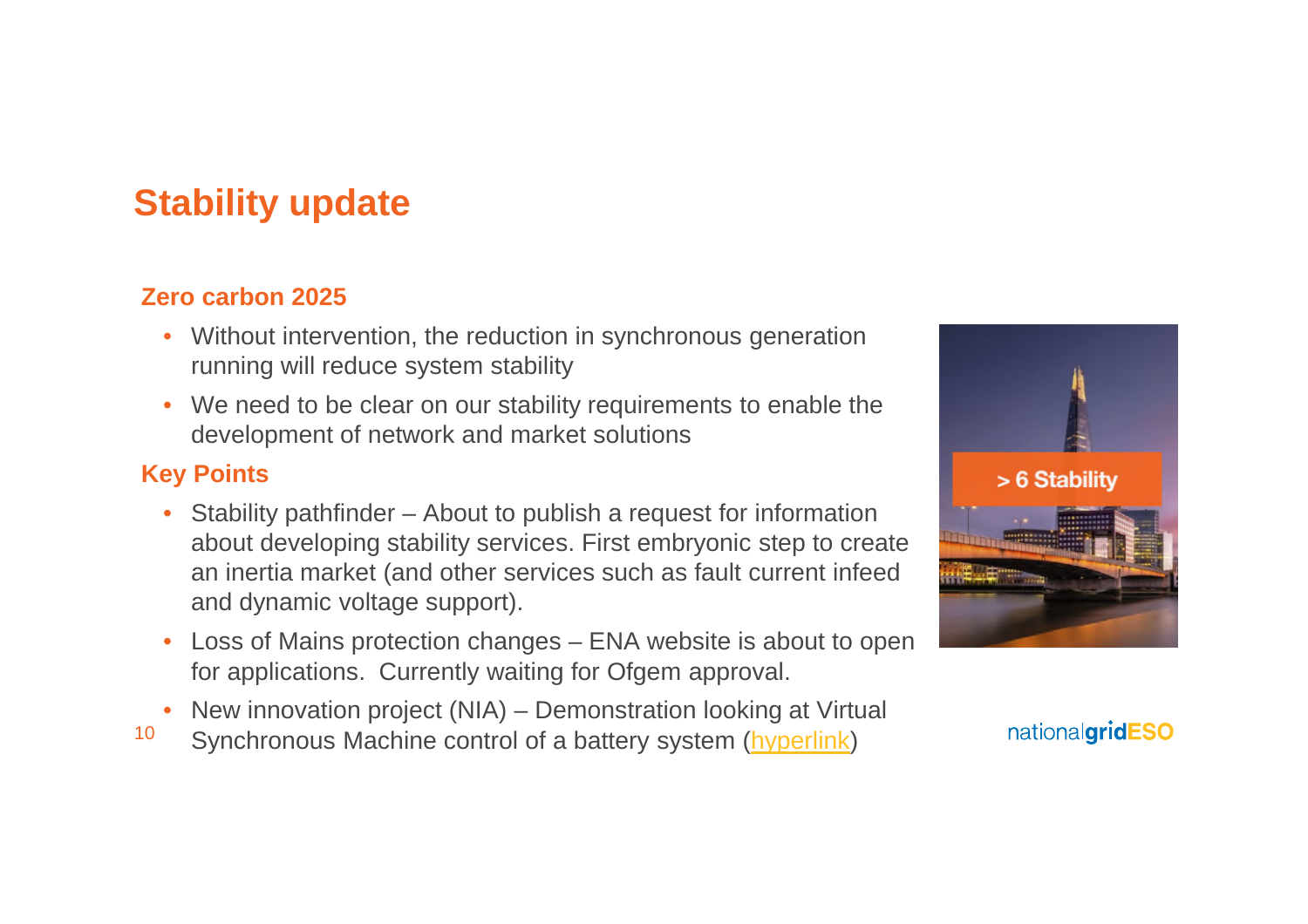## **Thermal update**

#### **Zero carbon 2025**

- Require new services to manage an increasingly complex system.
- Facilitate new providers access to these services.

### **Key Points**

- Seeking industry views on a new methodology for assessing network requirements.
- Publishing Q3 2019 a request for information on a constraint management service. Recently ran workshop.

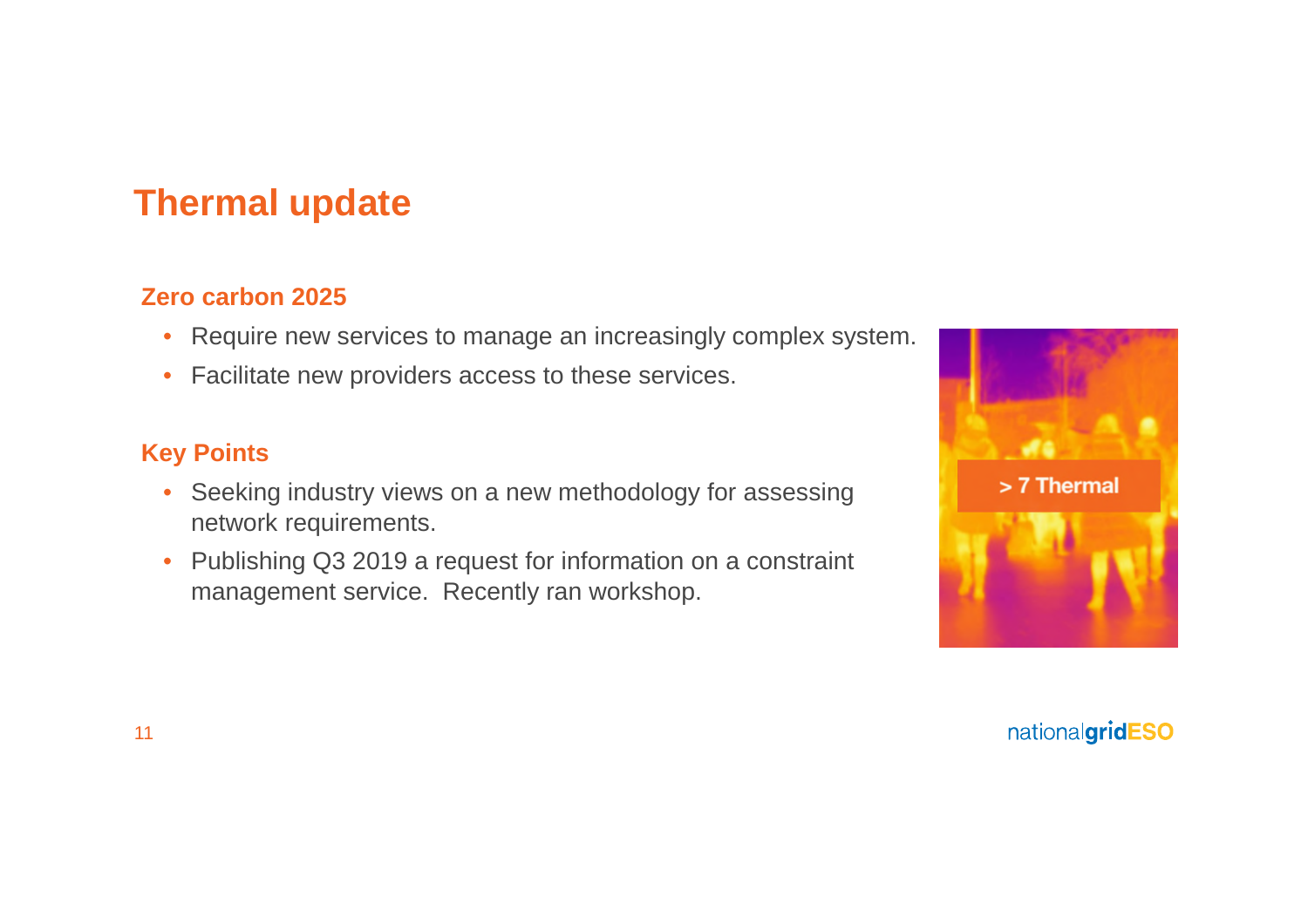## **Opportunities to get involved**

| <b>Topic</b>             | Opportunities to get involved                                                                                                                                                                                                                                                                                                                                                                                                                                                                                                         |
|--------------------------|---------------------------------------------------------------------------------------------------------------------------------------------------------------------------------------------------------------------------------------------------------------------------------------------------------------------------------------------------------------------------------------------------------------------------------------------------------------------------------------------------------------------------------------|
| <b>Frequency control</b> | · Visit our Future of Balancing Services <sup>2</sup> website to participate in the development of new services.                                                                                                                                                                                                                                                                                                                                                                                                                      |
| <b>Voltage control</b>   | • If appropriate, we will tender for long-term reactive power provision in the Mersey region during summer 2019.<br>The tender will be published here <sup>3</sup> .<br>• We expect to run tenders for short-term reactive power provision and these will be published here <sup>4</sup> .<br>. A request for information will be published in June for the Pennine region on our website <sup>5</sup> . We invite all views<br>on long-term reactive power provision.                                                                |
| <b>Restoration</b>       | · The distributed restoration innovation project <sup>6</sup> project - This project will enable us to understand how<br>DER can contribute to our restoration strategy. You can subscribe for updates using this link <sup>7</sup> .<br>• A tender is currently underway for restoration services in the Southwest and Midlands zones. This process will<br>inform how we procure black start services in other areas.<br>· If you think you could offer a service, please let us know at commercial.operations@nationalgrideso.com. |
| <b>Stability</b>         | . Relevant generators will be able to apply for payment to change their loss of mains protection. Applications will be<br>invited via the Electricity Networks Association Website <sup>8</sup> .<br>• Later this summer we will publish a request for information on our approach for developing stability services<br>as part of the stability pathfinder project under the network development roadmap <sup>9</sup> . This will be an opportunity<br>to share your views on the development of stability services.                 |
| <b>Thermal</b>           | • We invite your views <sup>10</sup> on the probabilistic approach we are intending to adopt for the 2019/20 NOA process.<br>• We will be publishing a request for information on constraint management in Q3 2019/20; we invite your views<br>on service provision and commercial aspects.                                                                                                                                                                                                                                           |

We are keen to hear your comments and feedback on our approach to these operability challenges.<br>You can get in touch with us at **SOF@nationalgridESO.com**.